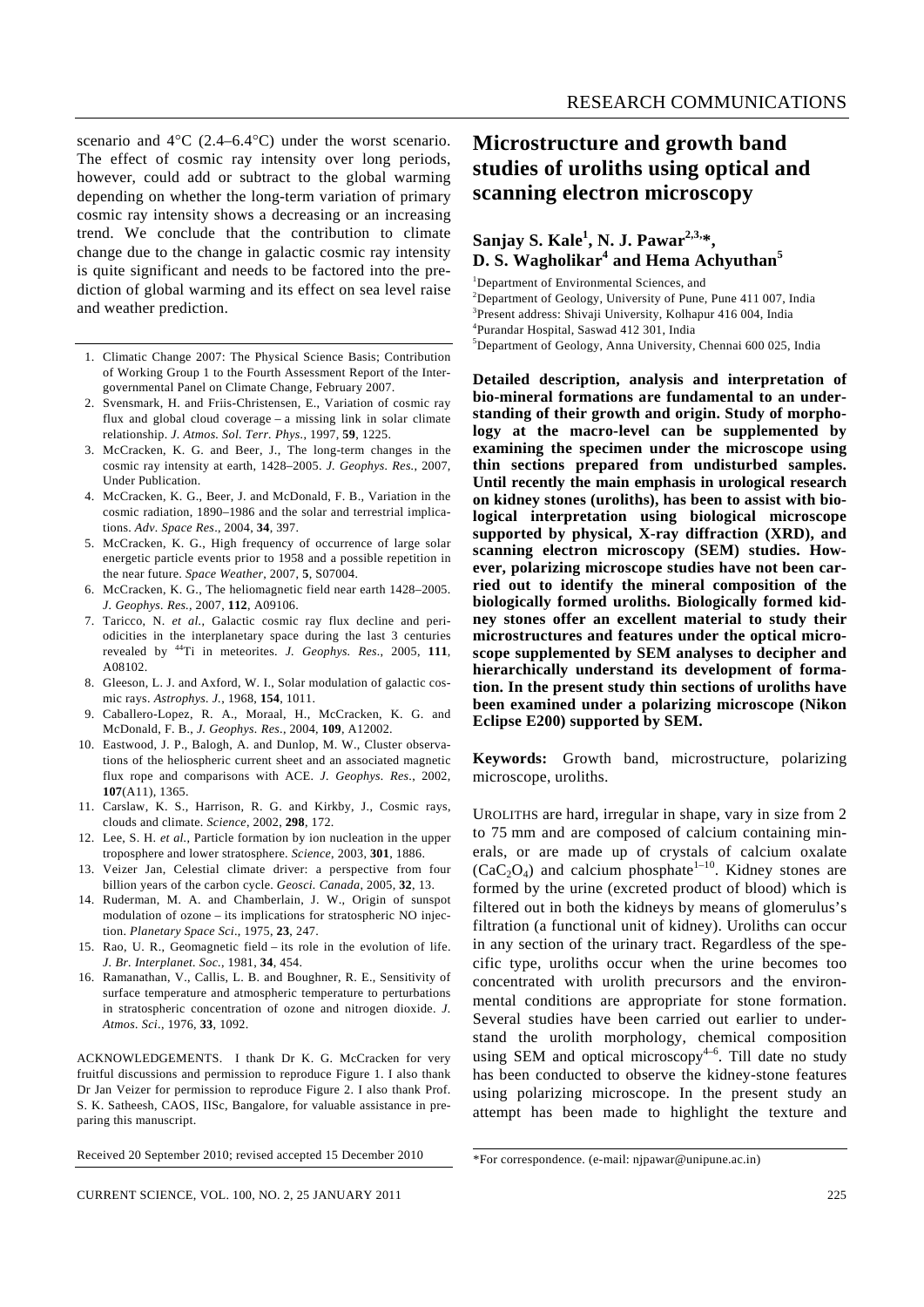

Figure 1. Representative samples of uroliths showing irregular shape and size. Samples have been obtained from hospitals in the semi-arid region, Pune District, Maharashtra. *a–c*, Bladder stone. *a*, Magnesium hydrogen phosphate – 25%, calcium hydrogen phosphate – 25%, ammonium hydrogen urate – 50%. *b*, Calcium oxalate monohydrate – 10% and calcium oxalate dihydrate – 90%; *c*, Calcium oxalate monohydrate – 80% and calcium oxalate dihydrate – 20%; *d*, Kidney stone (calcium oxalate monohydrate – 80% and calcium oxalate dihydrate – 20%).

features of kidney stones, their shape and internal structure, location and the relationship between the crystals and the organic compounds to infer plausible causes for their formation. Nineteen urolith samples were collected from hospitals at Saswad and Baramati town, Pune District, Maharashtra, and representative kidney stones were studied (Figure 1 *a–d*). These samples were preserved in formalin solution. Outer parts were scraped using polish paper to remove impurities attached to the kidney stones. The samples were then washed with double de-ionized water to remove dirt and dust. The size of the samples collected ranges from 2 to 75 mm, and are spheroid (Figure 1 *a*), irregular, branched and papilliated (Figure 1 *b– d*). Nineteen thin sections were prepared without using the cover slip (0.5–5 μm) and using Canada Balsam (natural), and they were studied under the optical microscope and  $SEM<sup>6-9</sup>$ . For SEM studies, the kidney-stone samples were mounted on a brass stub, vacuum-coated with silver paste and observed under a JEOL JSM-6360 microscope at the Department of Physics, University of Pune, Pune.

 The characteristic features observed were photographed and are presented in Figure 2. Cross-sections of the kidney stones under the optical polarizing microscope revealed that the  $CaC<sub>2</sub>O<sub>4</sub>$  monohydrate stone shows distinct rings with radial striations surrounding a nu $c$ leus<sup>11</sup>. Uroliths often start with the accumulation around a nucleus that could be of organic or inorganic precipitate of  $CaC<sub>2</sub>O<sub>4</sub>$  (Figure 2*a*, *g*, *l*), or the urolith could grow over a plaque called the Randall's plaque<sup>3</sup>. Subsequently, concentric zones (Figure  $2h$ , *l*) accumulated around the nucleus with a reddish tinge probably due to blood stain (Figure  $2j$ ). The growth spreads as elliptical branching into several segments guided by septum-oriented directions (Figure 2 *d*, *e*, *h*, *j*). Because of their composition and fine inner laminated structure as well as occurrence of decentralized core, the kidney stones can be megascopically and also microscopically classified as whewellite papillary stones<sup>4</sup>. The urinary ionic mineralized product deposition develops its architecture as different concentric layers probably reflecting domains of different urinary conditions. The deposited layers are many times curvilinear (Figure 2 *l*) showing prominent banding (Figures  $2 b$ , *h* and  $3 a-g$ ). The banding width is often variable  $(20-30 \mu m)$  with alternating bands of dark iron stain (Figure  $2j$ ), as non-mineralized material with lighter shade of calcium fluorite ( $CaF<sub>2</sub>$ ) (ref. 13). Often, the bands are mixed with clear crystals of  $CaC<sub>2</sub>O<sub>4</sub>$  and apatite  $[Ca_5(PO_4)_3(OH, F, Cl)]$  (Figure 2*j*). After the bloodstained bands, mineralization is largely  $CaF<sub>2</sub>$ , combined with  $CaC<sub>2</sub>O<sub>4</sub>$  and eventually merging into  $CaC<sub>2</sub>O<sub>4</sub>$  in composition alone (Figure 2 *e*).

 Interstitial 'Randall's' plaques are formed in response to high urine calcium, and reduced urine volume $3-7$ . Subsequently, and for unknown reasons, regions of plaque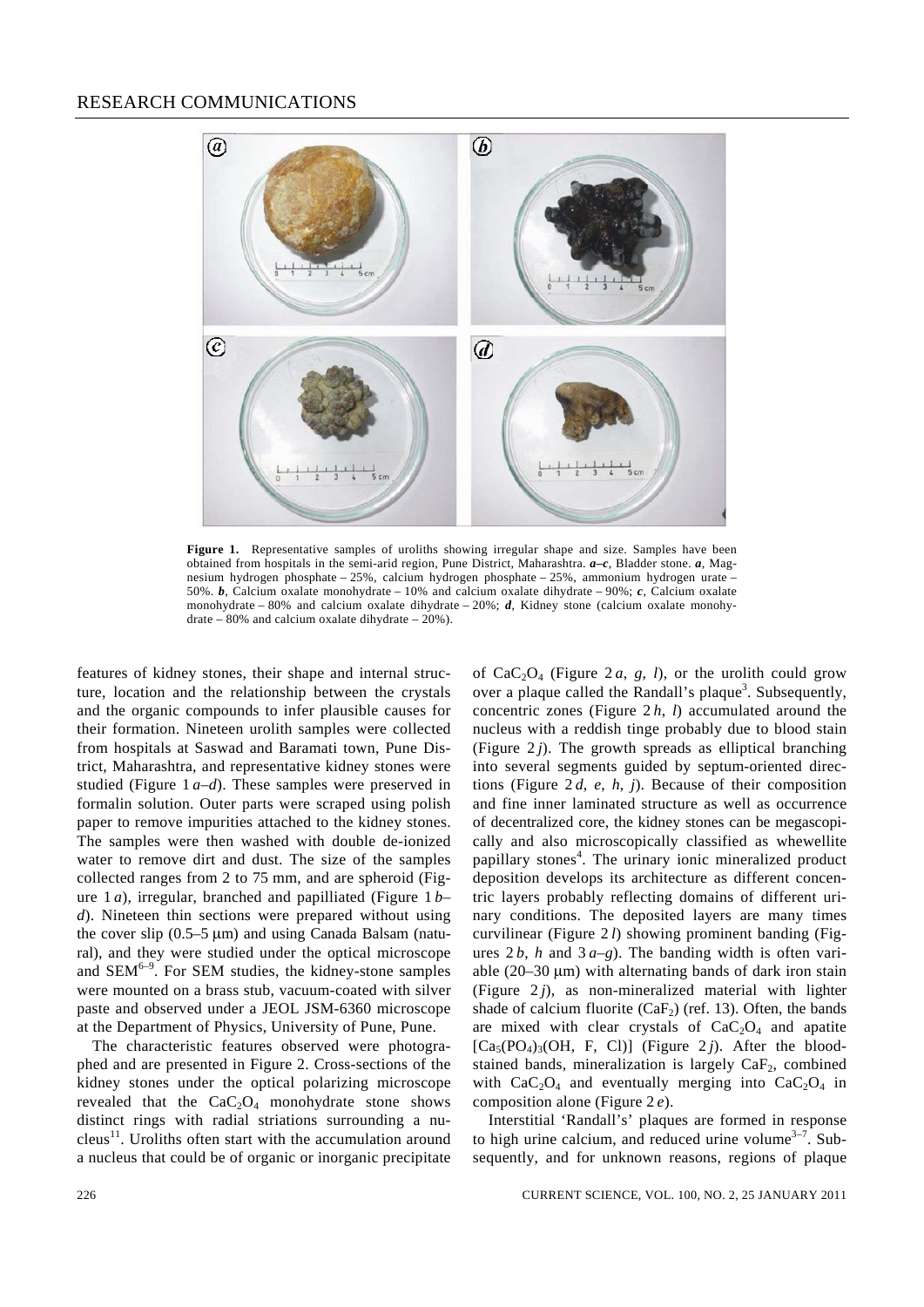

**Figure 2** *a–l***.** Microstructures observed under petrological microscope.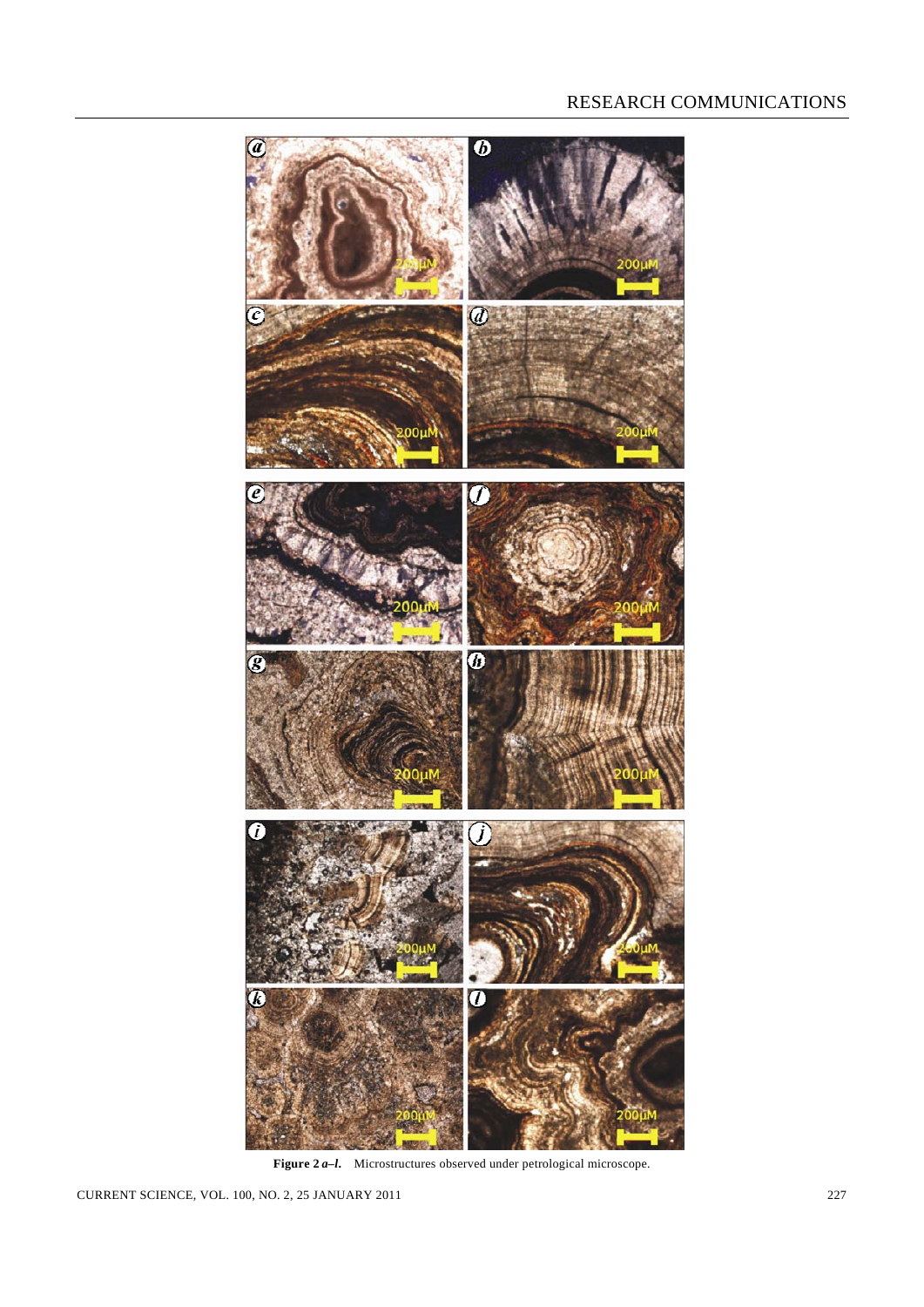

**Figure 3** *a–d***.** Scanning electron microscopy of uroliths showing different nucleus structures.

are exposed to urine by means of loss of papillary epithelial (urothelial) integrity<sup>3</sup>. Some urine proteins form a layer that covers the exposed plaque; at least in part, this layer contains Tamm-Horsfall protein (THP) and osteopontin, two prevalent urine proteins<sup> $1-3$ </sup> that have affinity for apatite crystals. Within this layer of new matrix, amorphous apatite crystals form, driven by urine super saturations for calcium phosphate species $3-10,12$ . Additional urine proteins getting adsorbed to the apatite forming another layer, with repeated bursts of crystallization and coating form the 'ribbon morphology' observed over the tissue plaque. At some point, crystallization is driven by urine super saturation that overcomes the moderating effects of urine proteins and crystals, and extends outward into the urine space and begins to form a stone, as well as successive layers of biological apatite and finally  $CaC<sub>2</sub>O<sub>4</sub>$  (ref. 4).

 Under the optical polarizing microscope in planepolarized light, strongly few coloured samples of apatite displayed colours corresponding to the specimen colour. Many apatites were found colourless in thin sections, displaying weak to moderate pleochroism. Under the crossed Nicols, colloform, spherulite habit with basal cleavage and poor prismatic cleavage were observed. Parallel extinction, length fast and uniaxial negative interference figure could be identified in large apatite crystals. However, interference figure in small grains was difficult to obtain.

 Optical microscopic analysis of urolith was supported by SEM studies by observing the various types of centre which triggers the development of uroliths $10$ . In Figure  $3a$ , organic fibres are embedded in  $CaC<sub>2</sub>O<sub>4</sub>$  matrix and

those are observed only in the nidus (nucleus). Laminated sheets of  $CaC<sub>2</sub>O<sub>4</sub>$  filled with organic matrix are observed in the centre of the urolith (Figure 3 *b*). Radial growth bands are observed in  $CaC<sub>2</sub>O<sub>4</sub>$  uroliths (Figure 3 *c*). However, outside layers of uric acid urolith are developed by fused matrix of uric acid and not showed any organic crystallization (Figure 3 *d*). From SEM image observations, it is revealed that  $CaC<sub>2</sub>O<sub>4</sub>$  urolith layers develop around nidus with mixture of inorganic  $(CaC<sub>2</sub>O<sub>4</sub>$ , apatite, CaF2) and organic (blood stain, 'Randall's' plaques, organic fibres) materials. However, single centred uroliths are made of inorganic constituents, whereas nucleus of inorganic and organic mixture develops multi-centred uroliths.

 Our observations under the optical and scanning electron microscope support of uroliths help us to infer, that amorphous apatite forms in the matrix. The biological apatite crystals form toward the stone interior and exterior and likewise depositing  $CaC<sub>2</sub>O<sub>4</sub>$  which latter process is exclusively of urine origin<sup>3</sup>. Plaque abundance is proportional to urine calcium and inverse to urine volume<sup>7</sup>. The driving forces for plaque and  $CaC<sub>2</sub>O<sub>4</sub>$  overgrowth are more or less the same. We speculate that the Randall's plaque is amorphous apatite because of the matrix bias of this newly formed material. In other words, the newly formed matrix material (presumed to be urinary proteins) that coats the exposed surface of Randall's plaque has an affinity for apatite crystals, the plaque, or both. Amorphous apatite forms in the urine matrix, perhaps rapidly, and is coated over with urine proteins. Thereafter, perchance more slowly, biological apatite grows in the urine matrix, and is itself over-coated. Finally,  $CaC<sub>2</sub>O<sub>4</sub>$  and or